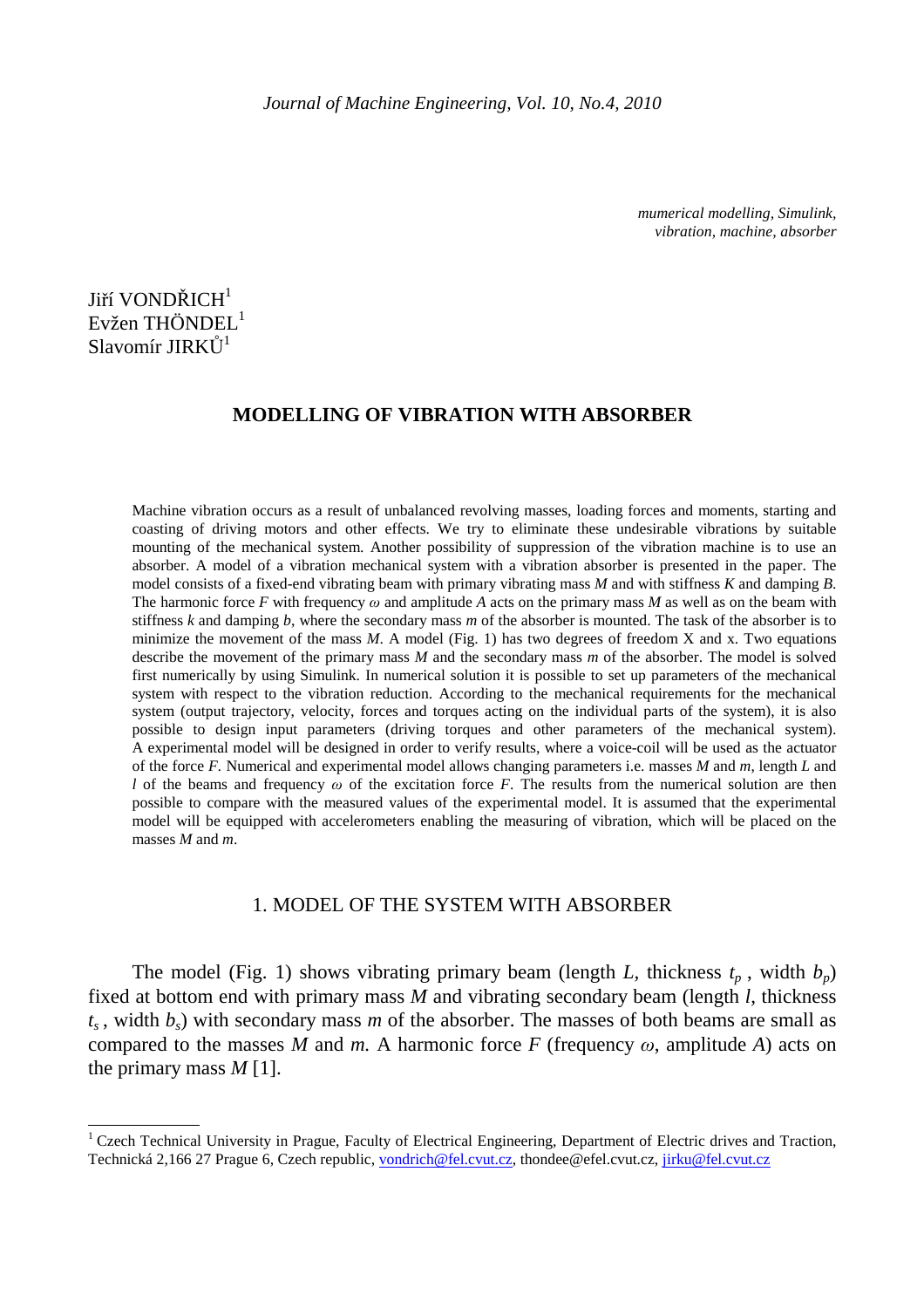

Fig. 1. Model of the vibrating mass *M* with absorber

Dynamical behaviour of the mechanical system [2],[3] with two degrees of freedom *X* and *x* (Fig. 1) describes two equations as follows:

$$
M\ddot{X} + B\dot{X} - b\dot{x} + KX - kx = F,
$$
  
\n
$$
m\ddot{x} - b\dot{X} + b\dot{x} - kX + kx = 0.
$$
\n(1)

The parameters of the model are:

| Property                | Primary | Absorber | Units    |
|-------------------------|---------|----------|----------|
| Mass $M, m$             | 0.800   | 0.396    | kg       |
| Length L, $l$           | 300     | 80       | mm       |
| Thickness $t_p$ , $t_s$ | 4.00    | 0.71     | mm       |
| Width $b_p$ , $b_s$     | 51      | 23.2     | mm       |
| Modulus $E$             | 73.1    | 200.0    | GPa      |
| Mass density            | 2768    | 7860     | $kg/m^3$ |

Table 1. Parameters of the model

If the natural frequency of the absorber equals to the excitation frequency  $\omega$ , then (in case that  $B = b = 0$ ) the movement of the primary mass *M* will equal to zero:

$$
\omega = \sqrt{\frac{k}{m}}.\tag{2}
$$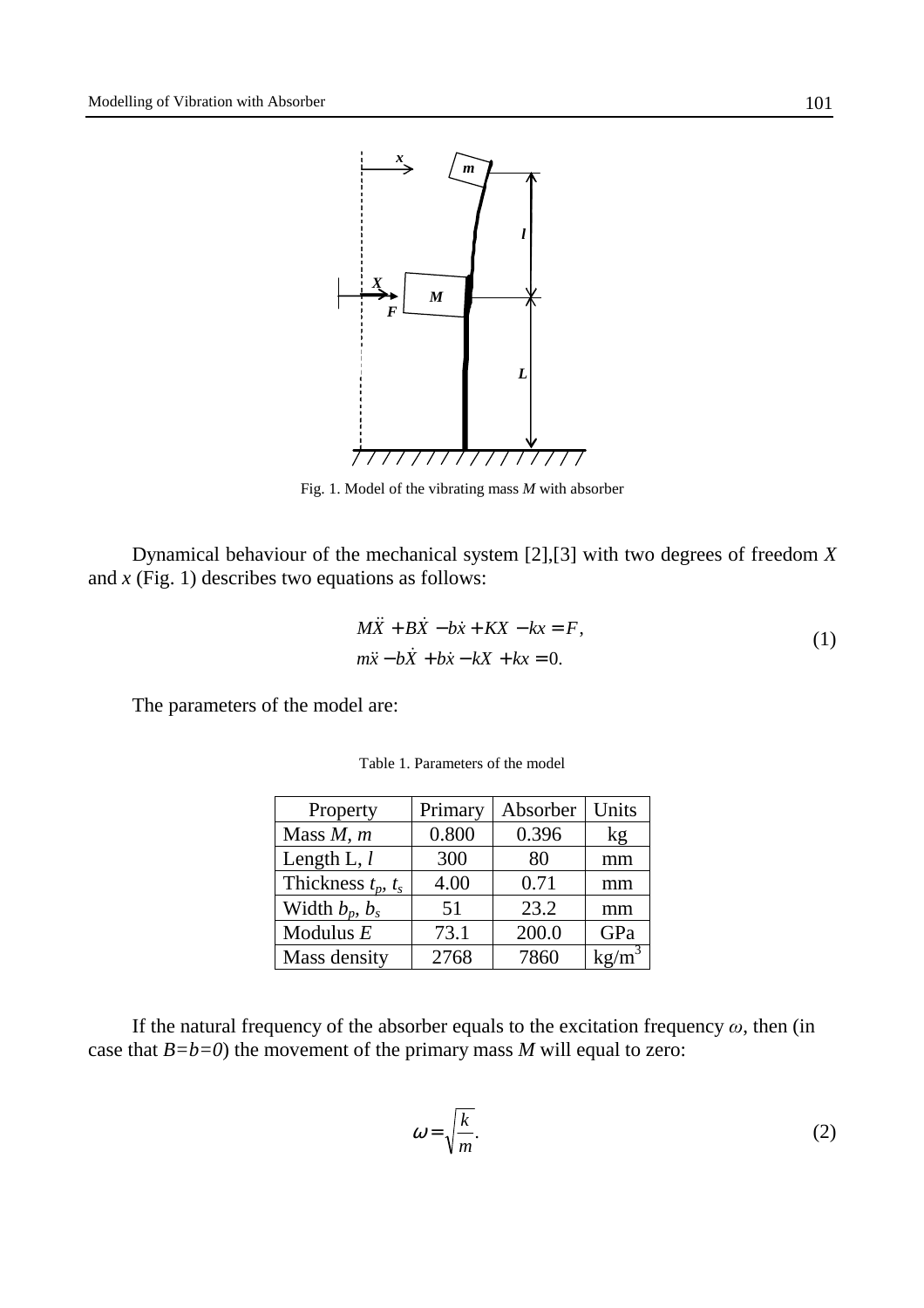On the Fig. 2 is shown the basic Simulink diagram of the solution of equations (1). The stiffness *K, k* of the primary beam and secondary beam (Tab. 1) are

$$
K = \frac{1}{4} E_p b_p \left(\frac{t_p}{L}\right)^3 = 2209.2 \, N \, / \, m, \, k = \frac{1}{4} E_s b_s \left(\frac{t_s}{l}\right)^3 = 810.9 \, N \, / \, m. \tag{3}
$$

The Fig. 3 shows numerical solution of equations (1) with Simulink.



Fig. 2. Simulink diagram of the solution of equations (1)



Fig. 3. Simulink diagram of the input properties of the modelled vibration absorber

### 2. EXPERIMENTAL MODEL

Based on the numerical solution was constructed the experimental model for verification of dynamic damping (Fig. 5), allowing simulation of the force *F*, masses *M* and *m*, length *L* and *l*. Dynamic forcing is applied to the primary mass *M* of the experimental model using a voice–coil actuator. A voice-coil actuator is made from permanent magnet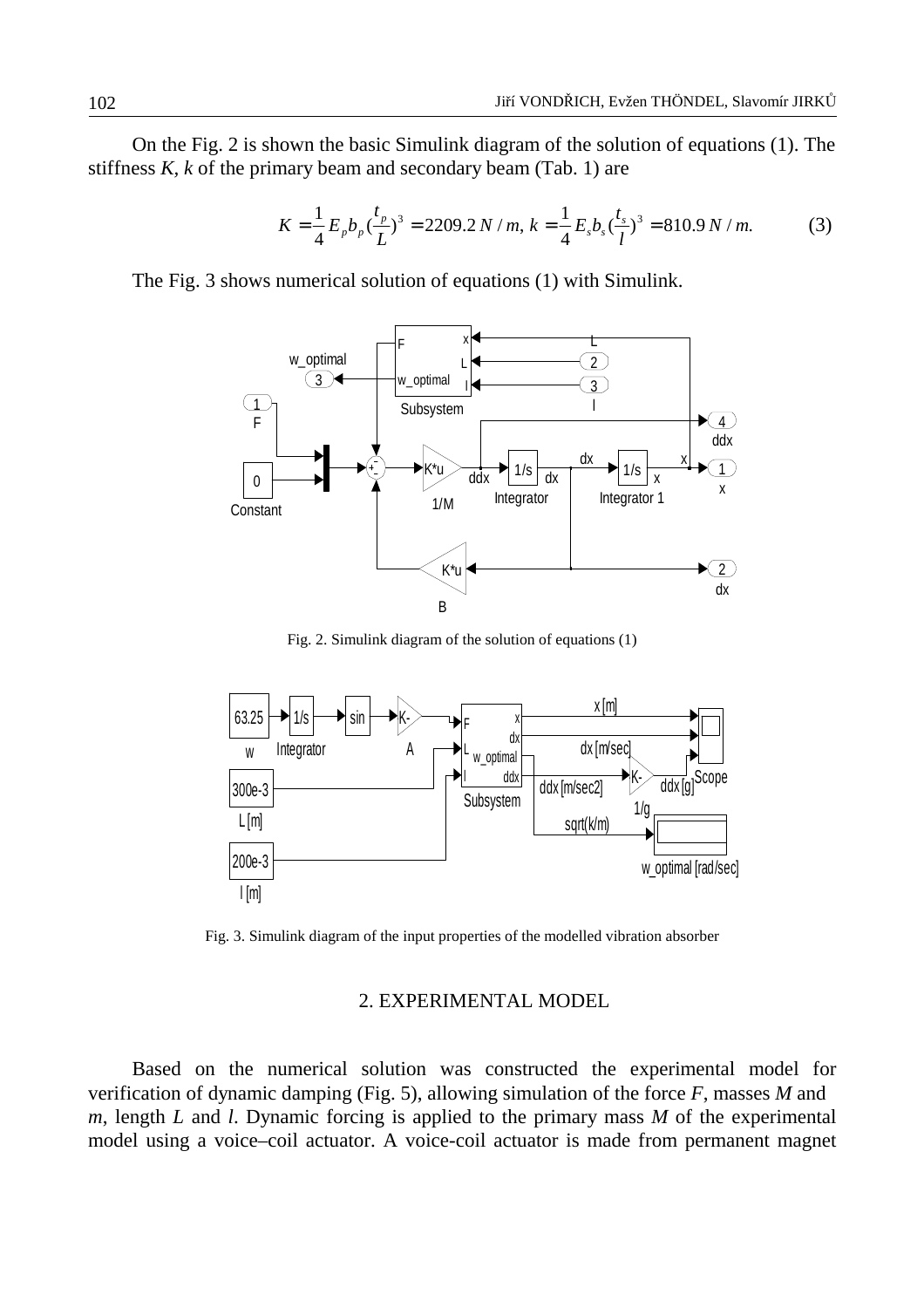and cylindrical coil of magnet wire with *N* turns of diameter*D*. When a controlled electrical current  $i(t)$  is applied to the coil, a force  $F(t)$  is induced in the coil. It uses mass-produced cylindrical solenoid T3864 Series, supplied by Transmotec [4] with the manufacturer's parameters: maximum stroke 20mm, maximum power of 4,700 grams.



Fig. 4 Experimental model for verification of dynamic damping

 The motion of the primary mass *M* and secondary mass *m* of the absorber are measured using accelerometers STEVAL-MKI022V1 (8 bits) and STEVAL-MKI024V1 (12 bits) delivered by MEMS Micro-Electro-Mechanical System [5]. The accelerometers transducers their acceleration to the voltage signals, which is proportional to the accelerations  $\ddot{X}(t)$  of the primary mass *M* and  $\ddot{x}(t)$  of the secondary mass *m* of the absorber.

 For the experimental model (Fig. 4) two equations (1) describe the motion of the primary mass *M* and the absorber mass *m.* If force *F* in the first equation (1) is sinusoidal

$$
F = F(t) = A\sin(\omega t),\tag{4}
$$

Then the response tends also to be sinusoidal.

## 3. RESULT AND CONCLUSION

The course of the deflection of the primary mass *X* and secondary mass of the absorber *x* was first identified by a numerical solution using Simulink (Fig. 2, Fig. 3).

The Fig. 5 shows the resonance curves of the primary mass *M* without absorber determined by a numerical solution (solid line) with Simulink (Fig. 2, Fig. 3) and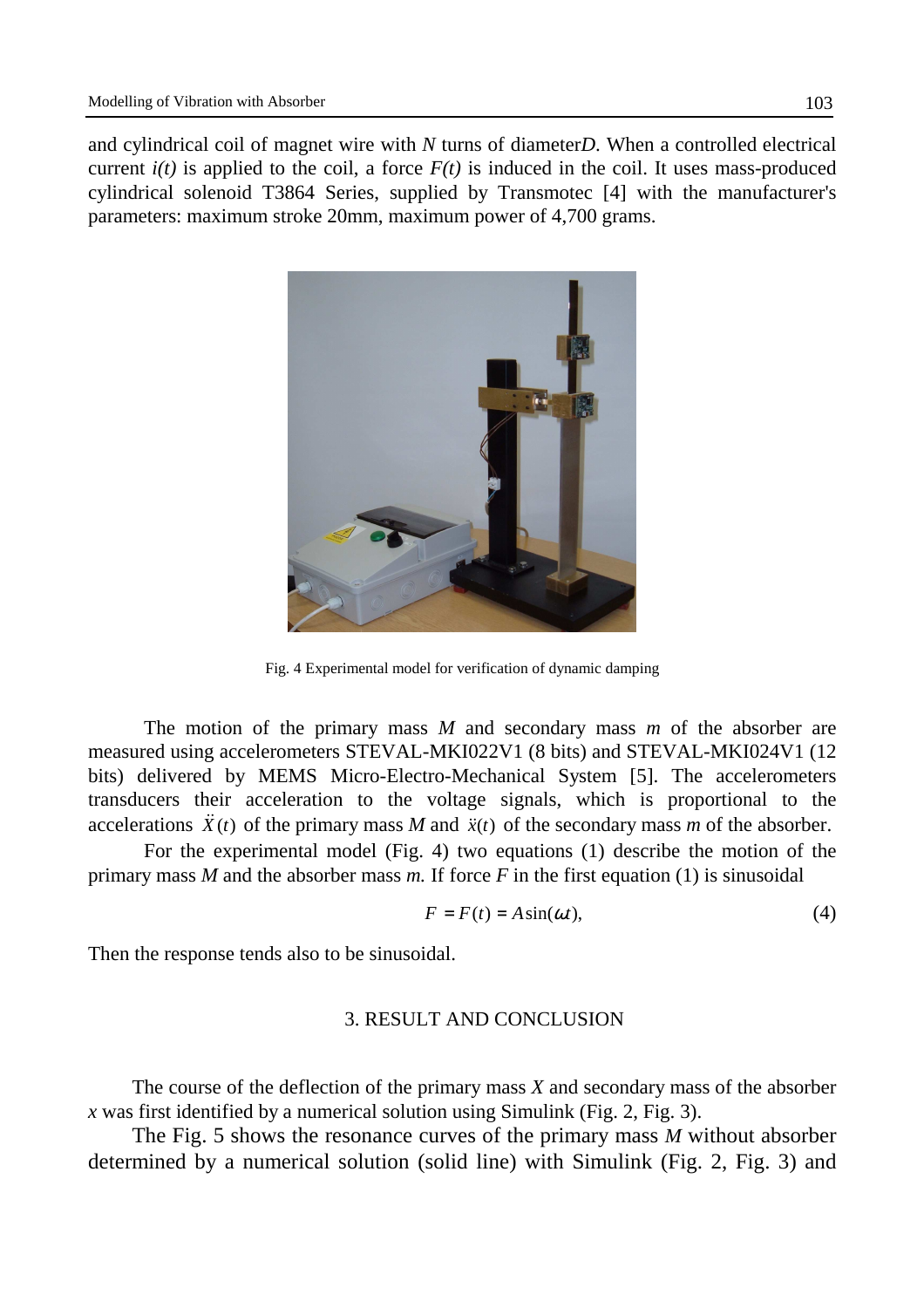measured values (dashed line) in an experimental model (Fig. 4) for the parameters of the model (Tab. 1).



Fig. 5. Resonance curves of the primary mass *M* without absorber-numerical solution: solid line, measurement: dashed line

The Fig. 6 shows the resonance curves of the primary mass *M* with absorber determined by a numerical solution (solid line) with Simulink (Fig. 2, Fig. 3) and measured values (dashed line) in an experimental model (Fig. 4) for the parameters of the model (Tab. 1).

Comparing the resonance curve for the numerical solution (solid line) and measurement of the experimental model (dashed line) without absorber (Fig. 5) and with absorber (Fig. 6) is the agreement of both solutions. Use of the absorber is evident when comparing the curves in Fig 5 and Fig. 6, which shows that there, is significant vibration reduction main mass *M*. Created program for the Simulink numerical solution and proposed an experimental model suitable for modeling and simulation suppress unwanted vibrations of mechanical systems, such as equipment, machinery etc.

It is suitable for use in teaching compared numerical solutions with experimental measurements. Certain variations in the measured curves compared with the numerical solution are caused by inaccurate parameters of the experimental model. Further research will consider other parameters of the experimental model (e.g. component primary mass *Mg* sin  $\varphi$  and secondary mass *mg* sin  $\varphi$ , where  $\varphi$  is the deflection of beams *L* and *l*, etc.)